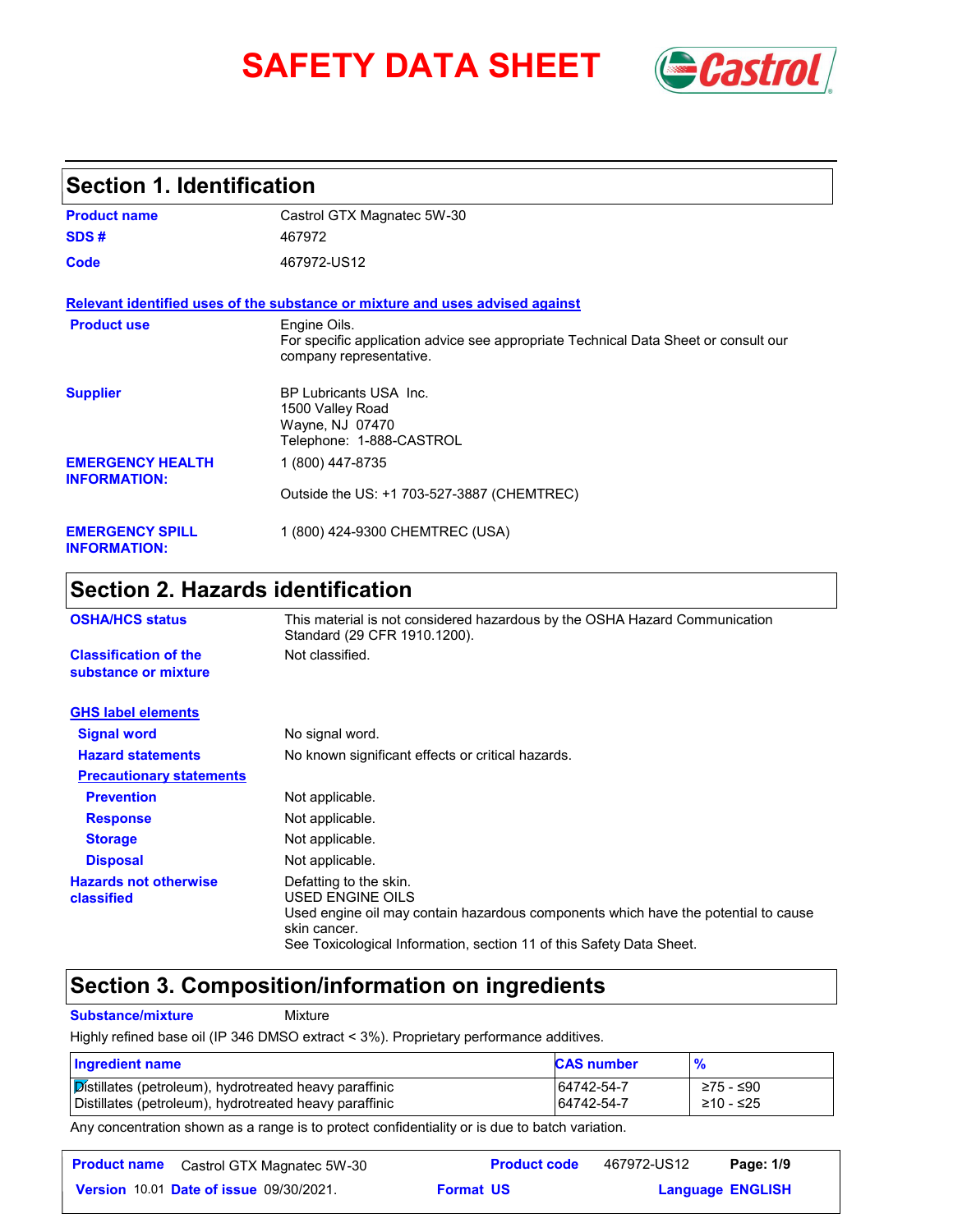# **Section 3. Composition/information on ingredients**

**There are no additional ingredients present which, within the current knowledge of the supplier and in the concentrations applicable, are classified as hazardous to health and hence require reporting in this section.**

**Occupational exposure limits, if available, are listed in Section 8.**

#### **Section 4. First aid measures**

#### **Description of necessary first aid measures**

| Eye contact                       | In case of contact, immediately flush eyes with plenty of water for at least 15 minutes.<br>Eyelids should be held away from the eyeball to ensure thorough rinsing. Check for and<br>remove any contact lenses. Get medical attention.             |
|-----------------------------------|-----------------------------------------------------------------------------------------------------------------------------------------------------------------------------------------------------------------------------------------------------|
| <b>Skin contact</b>               | Wash skin thoroughly with soap and water or use recognized skin cleanser. Remove<br>contaminated clothing and shoes. Wash clothing before reuse. Clean shoes thoroughly<br>before reuse. Get medical attention if symptoms occur.                   |
| <b>Inhalation</b>                 | If inhaled, remove to fresh air. In case of inhalation of decomposition products in a fire,<br>symptoms may be delayed. The exposed person may need to be kept under medical<br>surveillance for 48 hours. Get medical attention if symptoms occur. |
| <b>Ingestion</b>                  | Do not induce vomiting unless directed to do so by medical personnel. Get medical<br>attention if symptoms occur.                                                                                                                                   |
| <b>Protection of first-aiders</b> | No action shall be taken involving any personal risk or without suitable training.                                                                                                                                                                  |

#### **Most important symptoms/effects, acute and delayed**

**See Section 11 for more detailed information on health effects and symptoms.**

#### **Indication of immediate medical attention and special treatment needed, if necessary**

| <b>Notes to physician</b>  | Treatment should in general be symptomatic and directed to relieving any effects.   |
|----------------------------|-------------------------------------------------------------------------------------|
|                            | In case of inhalation of decomposition products in a fire, symptoms may be delayed. |
|                            | The exposed person may need to be kept under medical surveillance for 48 hours.     |
| <b>Specific treatments</b> | No specific treatment.                                                              |

#### **Section 5. Fire-fighting measures**

| <b>Extinguishing media</b>                               |                                                                                                                                                                                                |
|----------------------------------------------------------|------------------------------------------------------------------------------------------------------------------------------------------------------------------------------------------------|
| <b>Suitable extinguishing</b><br>media                   | In case of fire, use foam, dry chemical or carbon dioxide extinguisher or spray.                                                                                                               |
| Unsuitable extinguishing<br>media                        | Do not use water jet.                                                                                                                                                                          |
| <b>Specific hazards arising</b><br>from the chemical     | In a fire or if heated, a pressure increase will occur and the container may burst.                                                                                                            |
| <b>Hazardous combustion</b><br>products                  | Combustion products may include the following:<br>carbon oxides (CO, CO <sub>2</sub> ) (carbon monoxide, carbon dioxide)<br>nitrogen oxides (NO, NO <sub>2</sub> etc.)                         |
| <b>Special protective actions</b><br>for fire-fighters   | No action shall be taken involving any personal risk or without suitable training. Promptly<br>isolate the scene by removing all persons from the vicinity of the incident if there is a fire. |
| <b>Special protective</b><br>equipment for fire-fighters | Fire-fighters should wear positive pressure self-contained breathing apparatus (SCBA)<br>and full turnout gear.                                                                                |

### **Section 6. Accidental release measures**

**Personal precautions, protective equipment and emergency procedures**

| <b>For non-emergency</b> | No action shall be taken involving any personal risk or without suitable training.   |
|--------------------------|--------------------------------------------------------------------------------------|
| personnel                | Evacuate surrounding areas. Keep unnecessary and unprotected personnel from          |
|                          | entering. Do not touch or walk through spilled material. Put on appropriate personal |
|                          | protective equipment. Floors may be slippery; use care to avoid falling.             |

467972-US12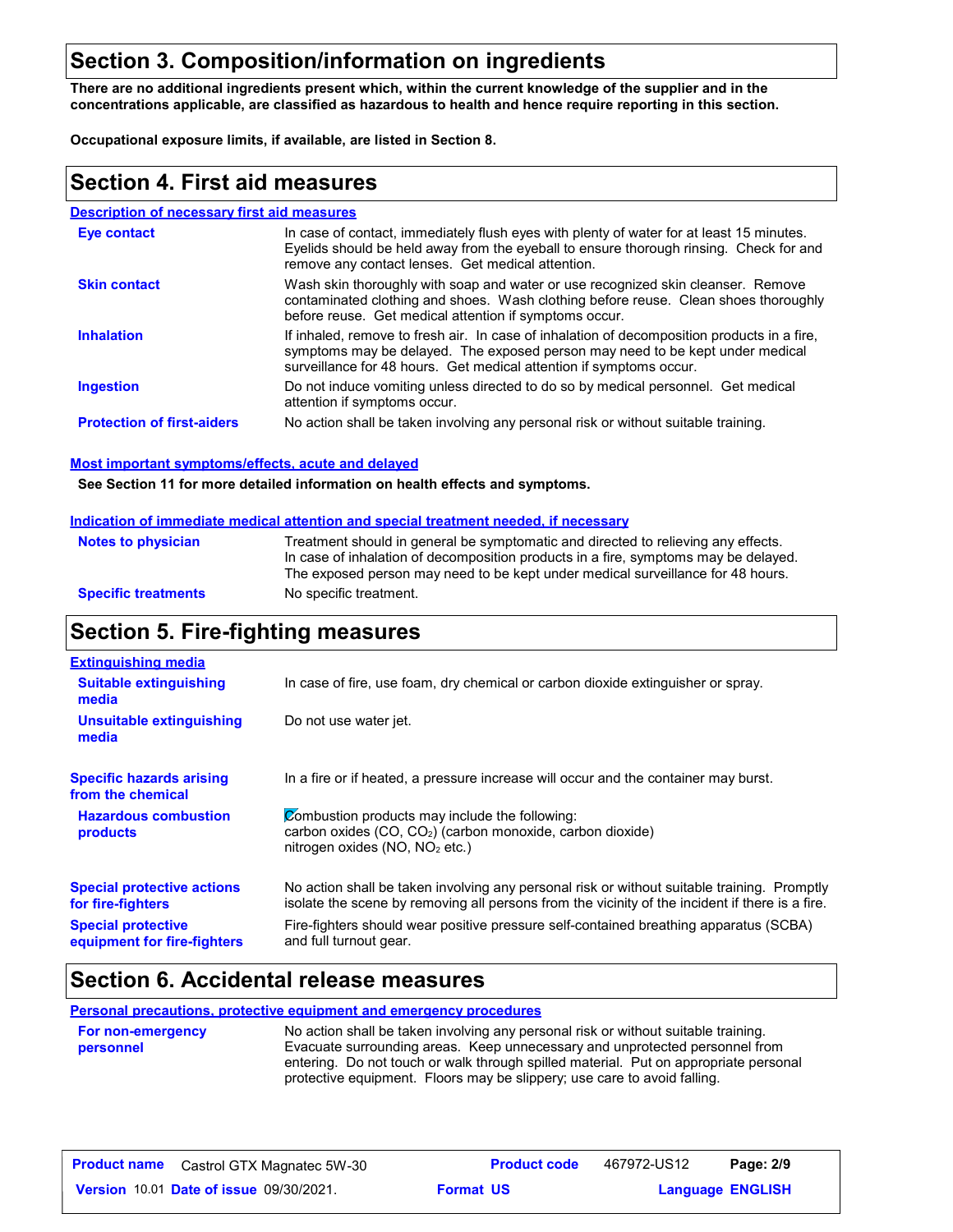# **Section 6. Accidental release measures**

| For emergency responders                              | If specialized clothing is required to deal with the spillage, take note of any information in<br>Section 8 on suitable and unsuitable materials. See also the information in "For non-<br>emergency personnel".                                                                                                                                                                                   |
|-------------------------------------------------------|----------------------------------------------------------------------------------------------------------------------------------------------------------------------------------------------------------------------------------------------------------------------------------------------------------------------------------------------------------------------------------------------------|
| <b>Environmental precautions</b>                      | Avoid dispersal of spilled material and runoff and contact with soil, waterways, drains<br>and sewers. Inform the relevant authorities if the product has caused environmental<br>pollution (sewers, waterways, soil or air).                                                                                                                                                                      |
| Methods and materials for containment and cleaning up |                                                                                                                                                                                                                                                                                                                                                                                                    |
| <b>Small spill</b>                                    | Stop leak if without risk. Move containers from spill area. Absorb with an inert material<br>and place in an appropriate waste disposal container. Dispose of via a licensed waste<br>disposal contractor.                                                                                                                                                                                         |
| Large spill                                           | Stop leak if without risk. Move containers from spill area. Prevent entry into sewers,<br>water courses, basements or confined areas. Contain and collect spillage with non-<br>combustible, absorbent material e.g. sand, earth, vermiculite or diatomaceous earth and<br>place in container for disposal according to local regulations. Dispose of via a licensed<br>waste disposal contractor. |

# **Section 7. Handling and storage**

| <b>Precautions for safe handling</b>                                             |                                                                                                                                                                                                                                                                                                                                                                                                                                                                                                                                                                                               |
|----------------------------------------------------------------------------------|-----------------------------------------------------------------------------------------------------------------------------------------------------------------------------------------------------------------------------------------------------------------------------------------------------------------------------------------------------------------------------------------------------------------------------------------------------------------------------------------------------------------------------------------------------------------------------------------------|
| <b>Protective measures</b>                                                       | Put on appropriate personal protective equipment (see Section 8).                                                                                                                                                                                                                                                                                                                                                                                                                                                                                                                             |
| <b>Advice on general</b><br>occupational hygiene                                 | Eating, drinking and smoking should be prohibited in areas where this material is<br>handled, stored and processed. Wash thoroughly after handling. Remove contaminated<br>clothing and protective equipment before entering eating areas. See also Section 8 for<br>additional information on hygiene measures.                                                                                                                                                                                                                                                                              |
| <b>Conditions for safe storage,</b><br>including any<br><i>incompatibilities</i> | Store in accordance with local regulations. Store in original container protected from<br>direct sunlight in a dry, cool and well-ventilated area, away from incompatible materials<br>(see Section 10) and food and drink. Keep container tightly closed and sealed until<br>ready for use. Store and use only in equipment/containers designed for use with this<br>product. Containers that have been opened must be carefully resealed and kept upright<br>to prevent leakage. Do not store in unlabeled containers. Use appropriate containment<br>to avoid environmental contamination. |
| <b>Not suitable</b>                                                              | Prolonged exposure to elevated temperature                                                                                                                                                                                                                                                                                                                                                                                                                                                                                                                                                    |

# **Section 8. Exposure controls/personal protection**

#### **Control parameters**

#### **Occupational exposure limits**

| <b>Ingredient name</b>                                 | <b>Exposure limits</b>                                                                                                                                                                                                        |
|--------------------------------------------------------|-------------------------------------------------------------------------------------------------------------------------------------------------------------------------------------------------------------------------------|
| Distillates (petroleum), hydrotreated heavy paraffinic | <b>ACGIH TLV (United States).</b><br>TWA: 5 mg/m <sup>3</sup> 8 hours. Issued/Revised:<br>11/2009 Form: Inhalable fraction<br><b>OSHA PEL (United States).</b><br>TWA: 5 mg/m <sup>3</sup> 8 hours. Issued/Revised:<br>6/1993 |
| Distillates (petroleum), hydrotreated heavy paraffinic | <b>ACGIH TLV (United States).</b><br>TWA: 5 mg/m <sup>3</sup> 8 hours. Issued/Revised:<br>11/2009 Form: Inhalable fraction<br><b>OSHA PEL (United States).</b><br>TWA: 5 mg/m <sup>3</sup> 8 hours. Issued/Revised:<br>6/1993 |

While specific OELs for certain components may be shown in this section, other components may be present in any mist, vapor or dust produced. Therefore, the specific OELs may not be applicable to the product as a whole and are provided for guidance only.

| <b>Product name</b> | Castrol GTX Magnatec 5W-30                     | <b>Product code</b> | 467972-US12 | Page: 3/9               |  |
|---------------------|------------------------------------------------|---------------------|-------------|-------------------------|--|
|                     | <b>Version 10.01 Date of issue 09/30/2021.</b> | <b>Format US</b>    |             | <b>Language ENGLISH</b> |  |

467972-US12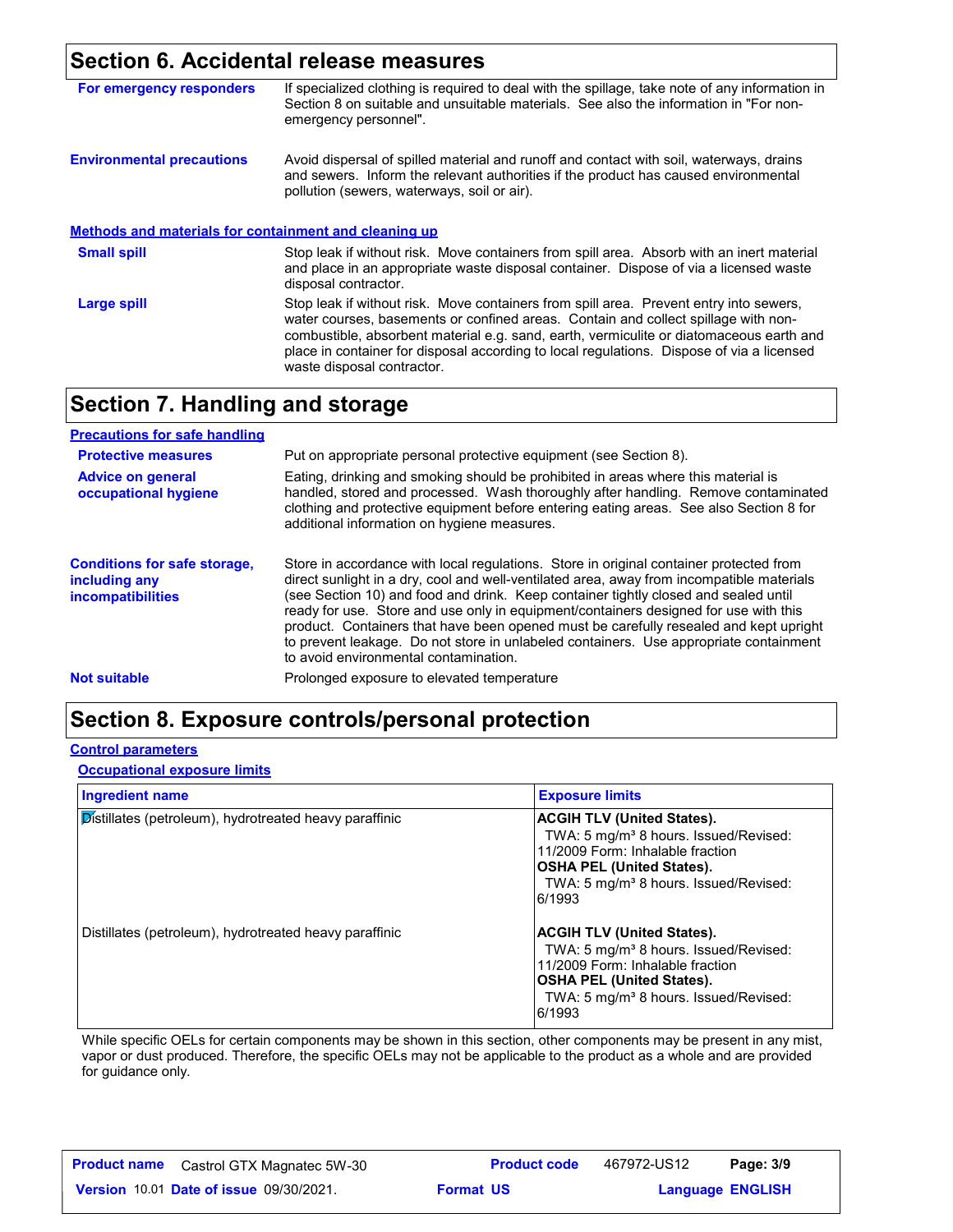# **Section 8. Exposure controls/personal protection**

| <b>Appropriate engineering</b><br>controls | All activities involving chemicals should be assessed for their risks to health, to ensure<br>exposures are adequately controlled. Personal protective equipment should only be<br>considered after other forms of control measures (e.g. engineering controls) have been<br>suitably evaluated. Personal protective equipment should conform to appropriate<br>standards, be suitable for use, be kept in good condition and properly maintained.<br>Your supplier of personal protective equipment should be consulted for advice on<br>selection and appropriate standards. For further information contact your national<br>organisation for standards.<br>Provide exhaust ventilation or other engineering controls to keep the relevant airborne<br>concentrations below their respective occupational exposure limits.<br>The final choice of protective equipment will depend upon a risk assessment. It is<br>important to ensure that all items of personal protective equipment are compatible. |
|--------------------------------------------|------------------------------------------------------------------------------------------------------------------------------------------------------------------------------------------------------------------------------------------------------------------------------------------------------------------------------------------------------------------------------------------------------------------------------------------------------------------------------------------------------------------------------------------------------------------------------------------------------------------------------------------------------------------------------------------------------------------------------------------------------------------------------------------------------------------------------------------------------------------------------------------------------------------------------------------------------------------------------------------------------------|
| <b>Environmental exposure</b><br>controls  | Emissions from ventilation or work process equipment should be checked to ensure they<br>comply with the requirements of environmental protection legislation. In some cases,<br>fume scrubbers, filters or engineering modifications to the process equipment will be<br>necessary to reduce emissions to acceptable levels.                                                                                                                                                                                                                                                                                                                                                                                                                                                                                                                                                                                                                                                                              |
| <b>Individual protection measures</b>      |                                                                                                                                                                                                                                                                                                                                                                                                                                                                                                                                                                                                                                                                                                                                                                                                                                                                                                                                                                                                            |
| <b>Hygiene measures</b>                    | Wash hands, forearms and face thoroughly after handling chemical products, before<br>eating, smoking and using the lavatory and at the end of the working period.<br>Appropriate techniques should be used to remove potentially contaminated clothing.<br>Wash contaminated clothing before reusing. Ensure that eyewash stations and safety<br>showers are close to the workstation location.                                                                                                                                                                                                                                                                                                                                                                                                                                                                                                                                                                                                            |
| <b>Eye/face protection</b>                 | Safety glasses with side shields.                                                                                                                                                                                                                                                                                                                                                                                                                                                                                                                                                                                                                                                                                                                                                                                                                                                                                                                                                                          |
| <b>Skin protection</b>                     |                                                                                                                                                                                                                                                                                                                                                                                                                                                                                                                                                                                                                                                                                                                                                                                                                                                                                                                                                                                                            |
| <b>Hand protection</b>                     | Wear protective gloves if prolonged or repeated contact is likely. Wear chemical<br>resistant gloves. Recommended: Nitrile gloves. The correct choice of protective gloves<br>depends upon the chemicals being handled, the conditions of work and use, and the<br>condition of the gloves (even the best chemically resistant glove will break down after<br>repeated chemical exposures). Most gloves provide only a short time of protection<br>before they must be discarded and replaced. Because specific work environments and<br>material handling practices vary, safety procedures should be developed for each<br>intended application. Gloves should therefore be chosen in consultation with the supplier/<br>manufacturer and with a full assessment of the working conditions.                                                                                                                                                                                                              |
| <b>Body protection</b>                     | Use of protective clothing is good industrial practice.<br>Personal protective equipment for the body should be selected based on the task being<br>performed and the risks involved and should be approved by a specialist before handling<br>this product.<br>Cotton or polyester/cotton overalls will only provide protection against light superficial<br>contamination that will not soak through to the skin. Overalls should be laundered on a<br>regular basis. When the risk of skin exposure is high (e.g. when cleaning up spillages or<br>if there is a risk of splashing) then chemical resistant aprons and/or impervious chemical<br>suits and boots will be required.                                                                                                                                                                                                                                                                                                                      |
| <b>Other skin protection</b>               | Appropriate footwear and any additional skin protection measures should be selected<br>based on the task being performed and the risks involved and should be approved by a<br>specialist before handling this product.                                                                                                                                                                                                                                                                                                                                                                                                                                                                                                                                                                                                                                                                                                                                                                                    |
| <b>Respiratory protection</b>              | In case of insufficient ventilation, wear suitable respiratory equipment.<br>The correct choice of respiratory protection depends upon the chemicals being handled,<br>the conditions of work and use, and the condition of the respiratory equipment. Safety<br>procedures should be developed for each intended application. Respiratory protection<br>equipment should therefore be chosen in consultation with the supplier/manufacturer<br>and with a full assessment of the working conditions.                                                                                                                                                                                                                                                                                                                                                                                                                                                                                                      |

# **Section 9. Physical and chemical properties**

| <b>Appearance</b>                                 |                 |                     |             |                         |
|---------------------------------------------------|-----------------|---------------------|-------------|-------------------------|
| <b>Physical state</b>                             | Liguid.         |                     |             |                         |
| <b>Color</b>                                      | Brown.          |                     |             |                         |
| <b>Odor</b>                                       | Not available.  |                     |             |                         |
| <b>Odor threshold</b>                             | Not available.  |                     |             |                         |
| pH                                                | Not applicable. |                     |             |                         |
| <b>Melting point</b>                              | Not available.  |                     |             |                         |
| <b>Product name</b><br>Castrol GTX Magnatec 5W-30 |                 | <b>Product code</b> | 467972-US12 | Page: 4/9               |
| <b>Version 10.01 Date of issue 09/30/2021.</b>    |                 | <b>Format US</b>    |             | <b>Language ENGLISH</b> |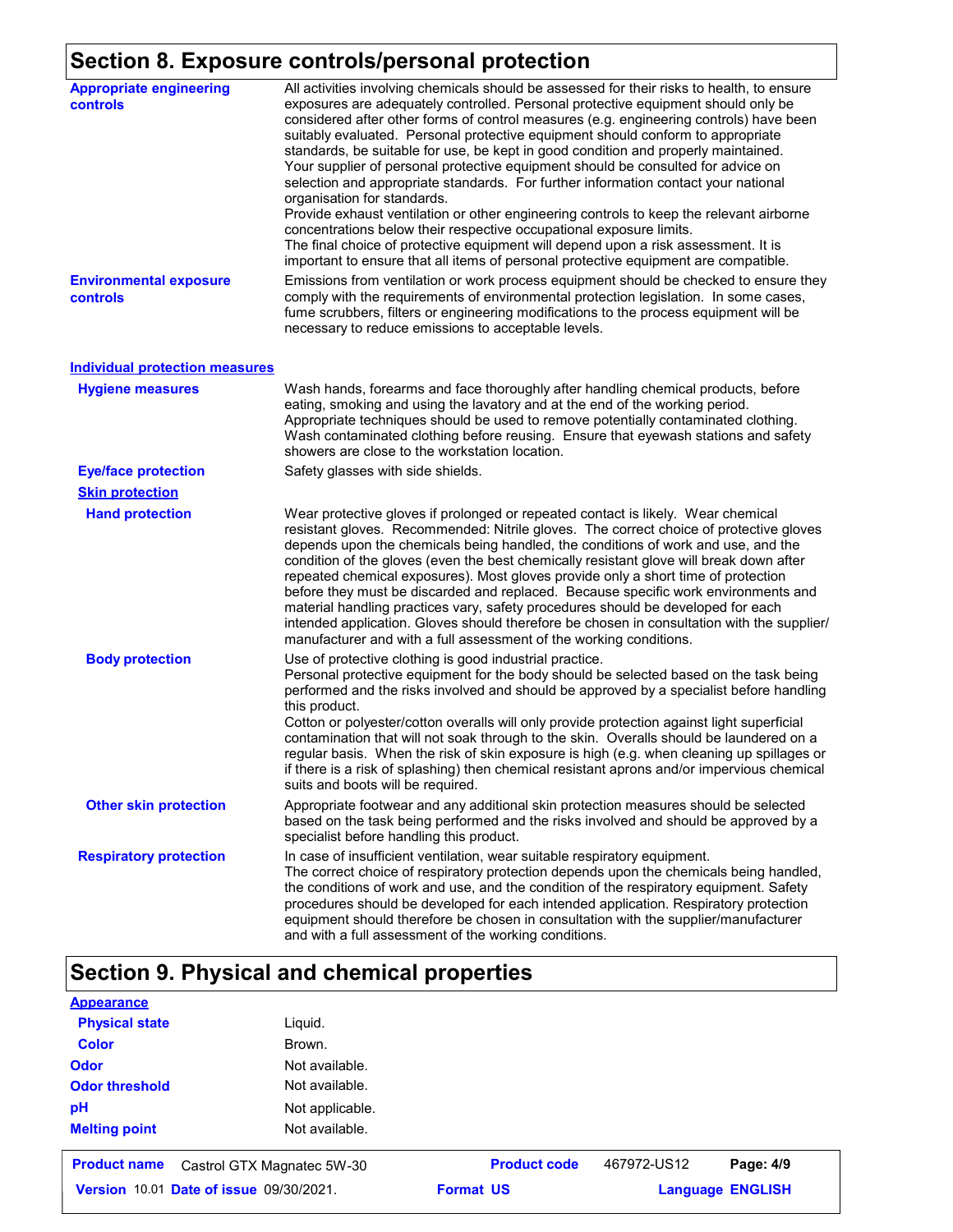# **Section 9. Physical and chemical properties**

| <b>Boiling point</b>                              | Not available.                                                                                                                             |
|---------------------------------------------------|--------------------------------------------------------------------------------------------------------------------------------------------|
| <b>Flash point</b>                                | Closed cup: 203°C (397.4°F) [Pensky-Martens.]                                                                                              |
| <b>Pour point</b>                                 | -45 $^{\circ}$ C                                                                                                                           |
| <b>Evaporation rate</b>                           | Not available.                                                                                                                             |
| <b>Flammability (solid, gas)</b>                  | Not applicable. Based on - Physical state                                                                                                  |
| Lower and upper explosive<br>(flammable) limits   | Not available.                                                                                                                             |
| <b>Vapor pressure</b>                             | Not available.                                                                                                                             |
| <b>Vapor density</b>                              | Not available.                                                                                                                             |
| <b>Density</b>                                    | $\leq$ 1000 kg/m <sup>3</sup> (<1 g/cm <sup>3</sup> ) at 15 <sup>°</sup> C                                                                 |
| <b>Solubility</b>                                 | insoluble in water.                                                                                                                        |
| <b>Partition coefficient: n-</b><br>octanol/water | Not available.                                                                                                                             |
| <b>Auto-ignition temperature</b>                  | Not available.                                                                                                                             |
| <b>Decomposition temperature</b>                  | Not available.                                                                                                                             |
| <b>Viscosity</b>                                  | Kinematic: 63.9 mm <sup>2</sup> /s (63.9 cSt) at 40 $^{\circ}$ C<br>Kinematic: 11.2 to 11.7 mm <sup>2</sup> /s (11.2 to 11.7 cSt) at 100°C |

# **Section 10. Stability and reactivity**

| <b>Reactivity</b>                                   | No specific test data available for this product. Refer to Conditions to avoid and<br>Incompatible materials for additional information.                                |
|-----------------------------------------------------|-------------------------------------------------------------------------------------------------------------------------------------------------------------------------|
| <b>Chemical stability</b>                           | The product is stable.                                                                                                                                                  |
| <b>Possibility of hazardous</b><br><b>reactions</b> | Under normal conditions of storage and use, hazardous reactions will not occur.<br>Under normal conditions of storage and use, hazardous polymerization will not occur. |
| <b>Conditions to avoid</b>                          | Avoid all possible sources of ignition (spark or flame).                                                                                                                |
| <b>Incompatible materials</b>                       | Reactive or incompatible with the following materials: oxidizing materials.                                                                                             |
| <b>Hazardous decomposition</b><br>products          | Under normal conditions of storage and use, hazardous decomposition products should<br>not be produced.                                                                 |

# **Section 11. Toxicological information**

**Eye contact** No specific data.

#### **Information on toxicological effects**

#### **Aspiration hazard**

| <b>Name</b>                                            | <b>Result</b>                         |
|--------------------------------------------------------|---------------------------------------|
| Distillates (petroleum), hydrotreated heavy paraffinic | <b>ASPIRATION HAZARD - Category 1</b> |

| Information on the likely<br>routes of exposure | Routes of entry anticipated: Dermal, Inhalation.                                                                    |
|-------------------------------------------------|---------------------------------------------------------------------------------------------------------------------|
| <b>Potential acute health effects</b>           |                                                                                                                     |
| Eye contact                                     | No known significant effects or critical hazards.                                                                   |
| <b>Skin contact</b>                             | No known significant effects or critical hazards.                                                                   |
| <b>Inhalation</b>                               | Exposure to decomposition products may cause a health hazard. Serious effects may<br>be delayed following exposure. |
| <b>Ingestion</b>                                | No known significant effects or critical hazards.                                                                   |
|                                                 | Symptoms related to the physical, chemical and toxicological characteristics                                        |

| <b>Product name</b> Castrol GTX Magnatec 5W-30 | <b>Product code</b> | 467972-US12 | Page: 5/9               |
|------------------------------------------------|---------------------|-------------|-------------------------|
| <b>Version 10.01 Date of issue 09/30/2021.</b> | <b>Format US</b>    |             | <b>Language ENGLISH</b> |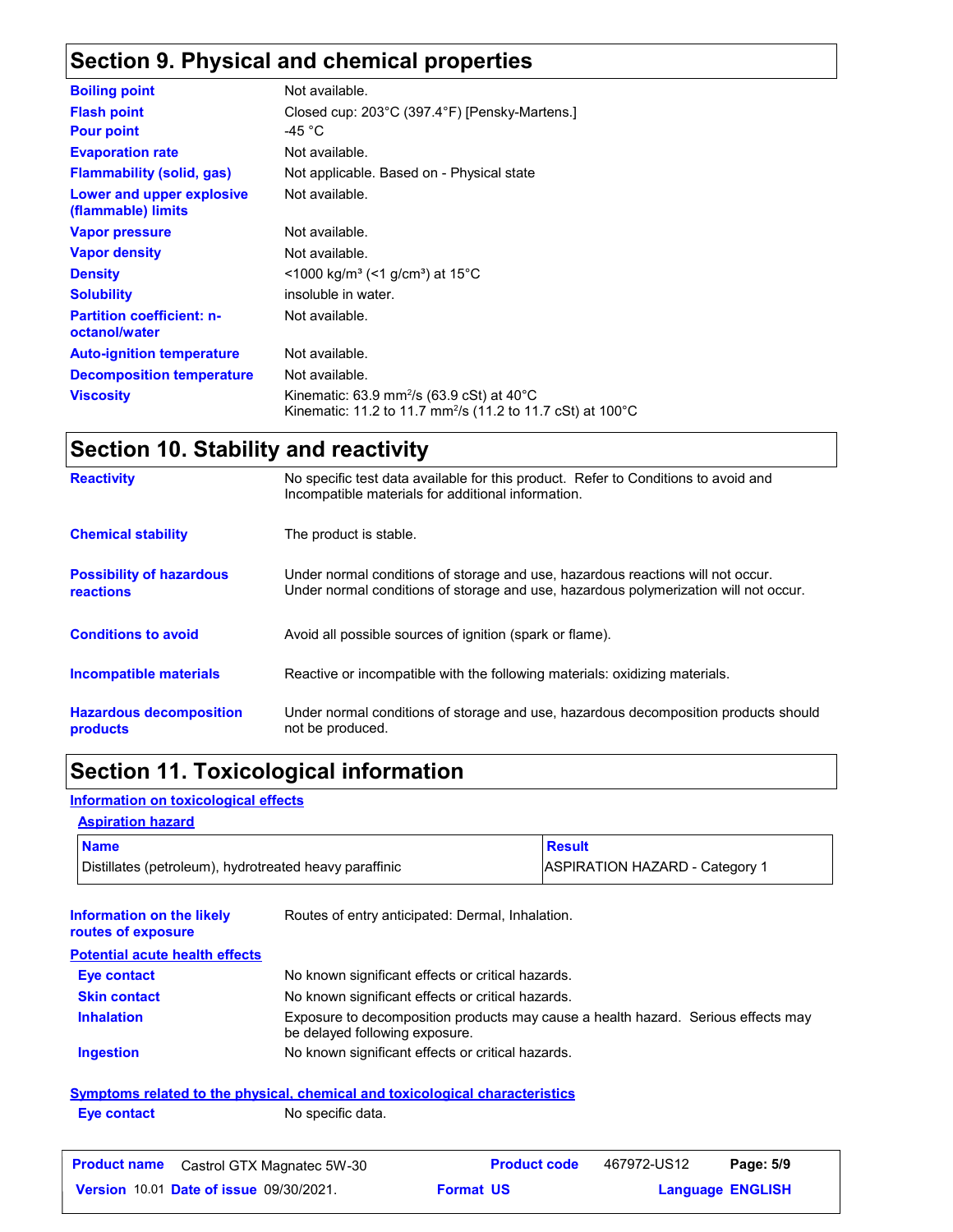|                                              | <b>Section 11. Toxicological information</b>                                                                                                                                                                                                                                                                                                                                                                |
|----------------------------------------------|-------------------------------------------------------------------------------------------------------------------------------------------------------------------------------------------------------------------------------------------------------------------------------------------------------------------------------------------------------------------------------------------------------------|
| <b>Skin contact</b><br><b>Inhalation</b>     | Adverse symptoms may include the following:<br>irritation<br>dryness<br>cracking<br>No specific data.                                                                                                                                                                                                                                                                                                       |
| <b>Ingestion</b>                             | No specific data.                                                                                                                                                                                                                                                                                                                                                                                           |
|                                              |                                                                                                                                                                                                                                                                                                                                                                                                             |
|                                              | Delayed and immediate effects and also chronic effects from short and long term exposure                                                                                                                                                                                                                                                                                                                    |
| <b>Short term exposure</b>                   |                                                                                                                                                                                                                                                                                                                                                                                                             |
| <b>Potential immediate</b><br><b>effects</b> | Not available.                                                                                                                                                                                                                                                                                                                                                                                              |
| <b>Potential delayed effects</b>             | Not available.                                                                                                                                                                                                                                                                                                                                                                                              |
| Long term exposure                           |                                                                                                                                                                                                                                                                                                                                                                                                             |
| <b>Potential immediate</b><br>effects        | Not available.                                                                                                                                                                                                                                                                                                                                                                                              |
| <b>Potential delayed effects</b>             | Not available.                                                                                                                                                                                                                                                                                                                                                                                              |
| <b>Potential chronic health effects</b>      |                                                                                                                                                                                                                                                                                                                                                                                                             |
| <b>General</b>                               | USED ENGINE OILS<br>Combustion products resulting from the operation of internal combustion engines<br>contaminate engine oils during use. Used engine oil may contain hazardous<br>components which have the potential to cause skin cancer. Frequent or prolonged<br>contact with all types and makes of used engine oil must therefore be avoided and a<br>high standard of personal hygiene maintained. |
| <b>Carcinogenicity</b>                       | No known significant effects or critical hazards.                                                                                                                                                                                                                                                                                                                                                           |
| <b>Mutagenicity</b>                          | No known significant effects or critical hazards.                                                                                                                                                                                                                                                                                                                                                           |
| <b>Teratogenicity</b>                        | No known significant effects or critical hazards.                                                                                                                                                                                                                                                                                                                                                           |
| <b>Developmental effects</b>                 | No known significant effects or critical hazards.                                                                                                                                                                                                                                                                                                                                                           |

#### **Numerical measures of toxicity**

**Acute toxicity estimates**

Not available.

# **Section 12. Ecological information**

#### **Toxicity**

No testing has been performed by the manufacturer.

#### **Persistence and degradability**

Expected to be biodegradable.

#### **Bioaccumulative potential**

This product is not expected to bioaccumulate through food chains in the environment.

**Fertility effects** No known significant effects or critical hazards.

| <b>Mobility in soil</b>                                 |                                                                                                                           |  |  |  |
|---------------------------------------------------------|---------------------------------------------------------------------------------------------------------------------------|--|--|--|
| <b>Soil/water partition</b><br><b>coefficient (Koc)</b> | Not available.                                                                                                            |  |  |  |
| <b>Mobility</b>                                         | Spillages may penetrate the soil causing ground water contamination.                                                      |  |  |  |
| <b>Other adverse effects</b>                            | No known significant effects or critical hazards.                                                                         |  |  |  |
| <b>Other ecological information</b>                     | Spills may form a film on water surfaces causing physical damage to organisms. Oxygen<br>transfer could also be impaired. |  |  |  |
| <b>Product name</b>                                     | 467972-US12<br><b>Product code</b><br>Page: 6/9<br>Castrol GTX Magnatec 5W-30                                             |  |  |  |

**Date of issue** 09/30/2021. **Proportive Super Format US and Language ENGLIS** 

**Format US** 

**Language ENGLISH**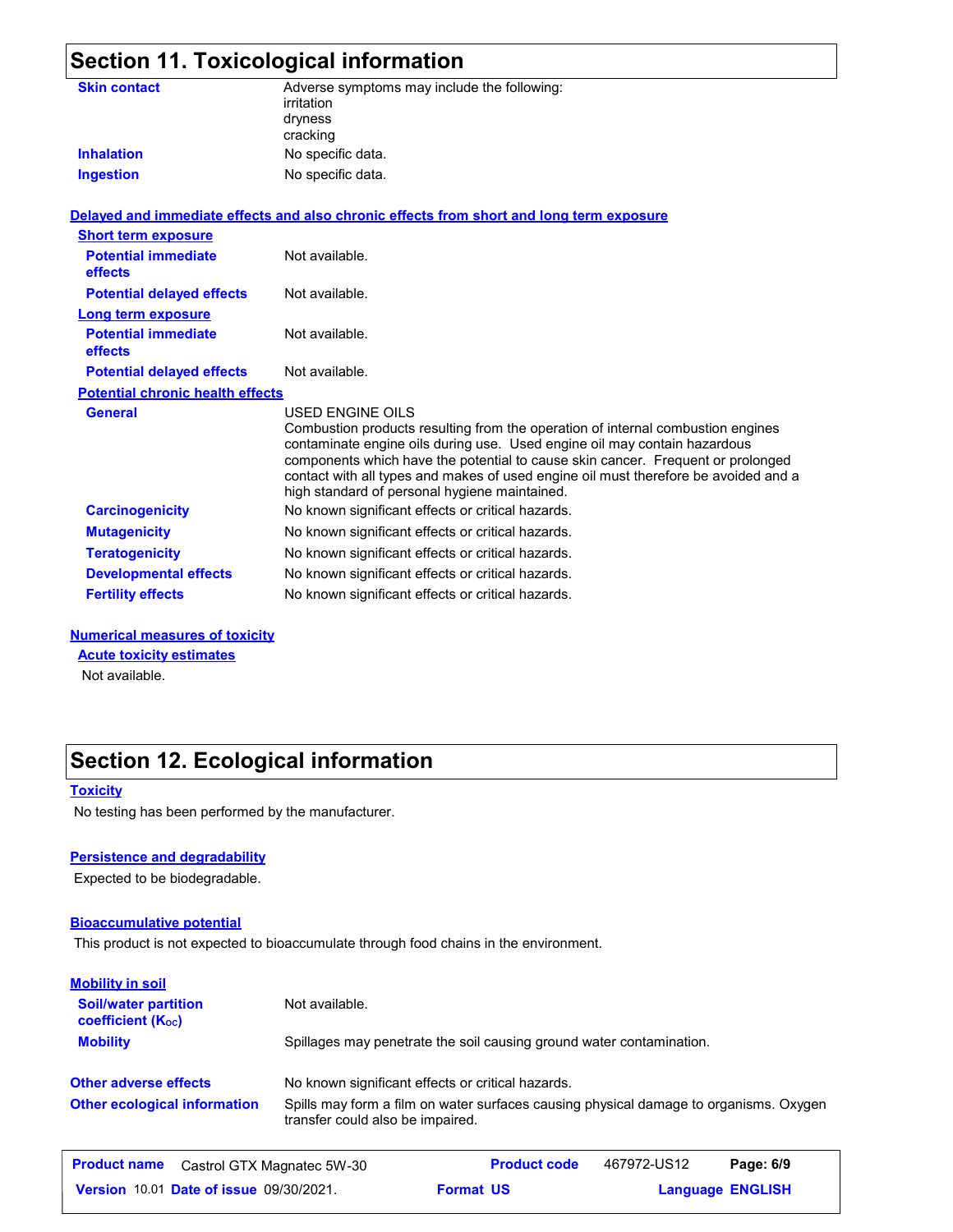# **Section 13. Disposal considerations**

#### **Disposal methods**

The generation of waste should be avoided or minimized wherever possible. Significant quantities of waste product residues should not be disposed of via the foul sewer but processed in a suitable effluent treatment plant. Dispose of surplus and non-recyclable products via a licensed waste disposal contractor. Disposal of this product, solutions and any by-products should at all times comply with the requirements of environmental protection and waste disposal legislation and any regional local authority requirements. Waste packaging should be recycled. Incineration or landfill should only be considered when recycling is not feasible. This material and its container must be disposed of in a safe way. Empty containers or liners may retain some product residues. Avoid dispersal of spilled material and runoff and contact with soil, waterways, drains and sewers.

# **Section 14. Transport information**

|                                      | <b>DOT Classification</b> | <b>TDG Classification</b> | <b>IMDG</b>              | <b>IATA</b>    |
|--------------------------------------|---------------------------|---------------------------|--------------------------|----------------|
| <b>UN number</b>                     | Not regulated.            | Not regulated.            | Not regulated.           | Not regulated. |
| <b>UN proper</b><br>shipping name    |                           |                           |                          |                |
| <b>Transport</b><br>hazard class(es) |                           |                           |                          | ۰              |
| <b>Packing group</b>                 |                           | -                         | $\overline{\phantom{0}}$ | ۰              |
| <b>Environmental</b><br>hazards      | No.                       | No.                       | No.                      | No.            |
| <b>Additional</b><br>information     |                           |                           |                          |                |

**Special precautions for user** Not available.

**Transport in bulk according to IMO instruments** Not available.

# **Section 15. Regulatory information**

| <b>U.S. Federal regulations</b>               |                                                                                                                                              |
|-----------------------------------------------|----------------------------------------------------------------------------------------------------------------------------------------------|
| <b>United States inventory</b><br>(TSCA 8b)   | All components are active or exempted.                                                                                                       |
| <b>SARA 302/304</b>                           |                                                                                                                                              |
| <b>Composition/information on ingredients</b> |                                                                                                                                              |
| No products were found.                       |                                                                                                                                              |
| <b>SARA 311/312</b>                           |                                                                                                                                              |
| <b>Classification</b>                         | Not applicable.                                                                                                                              |
| <b>SARA 313</b>                               |                                                                                                                                              |
| <b>Form R - Reporting</b><br>requirements     | This product does not contain any hazardous ingredients at or above regulated<br>thresholds.                                                 |
| <b>Supplier notification</b>                  | This product does not contain any hazardous ingredients at or above regulated<br>thresholds.                                                 |
| <b>State regulations</b>                      |                                                                                                                                              |
| <b>Massachusetts</b>                          | The following components are listed: OIL MIST, MINERAL; OIL MIST, MINERAL                                                                    |
| <b>New Jersey</b>                             | The following components are listed: Amines, polyethylenepoly-, reaction products with<br>succinic anhydride polyisobutenyl derivs., borated |
|                                               |                                                                                                                                              |

| <b>Product name</b> | Castrol GTX Magnatec 5W-30                     |                  | <b>Product code</b> | 467972-US12 | Page: 7/9               |  |
|---------------------|------------------------------------------------|------------------|---------------------|-------------|-------------------------|--|
|                     | <b>Version 10.01 Date of issue 09/30/2021.</b> | <b>Format US</b> |                     |             | <b>Language ENGLISH</b> |  |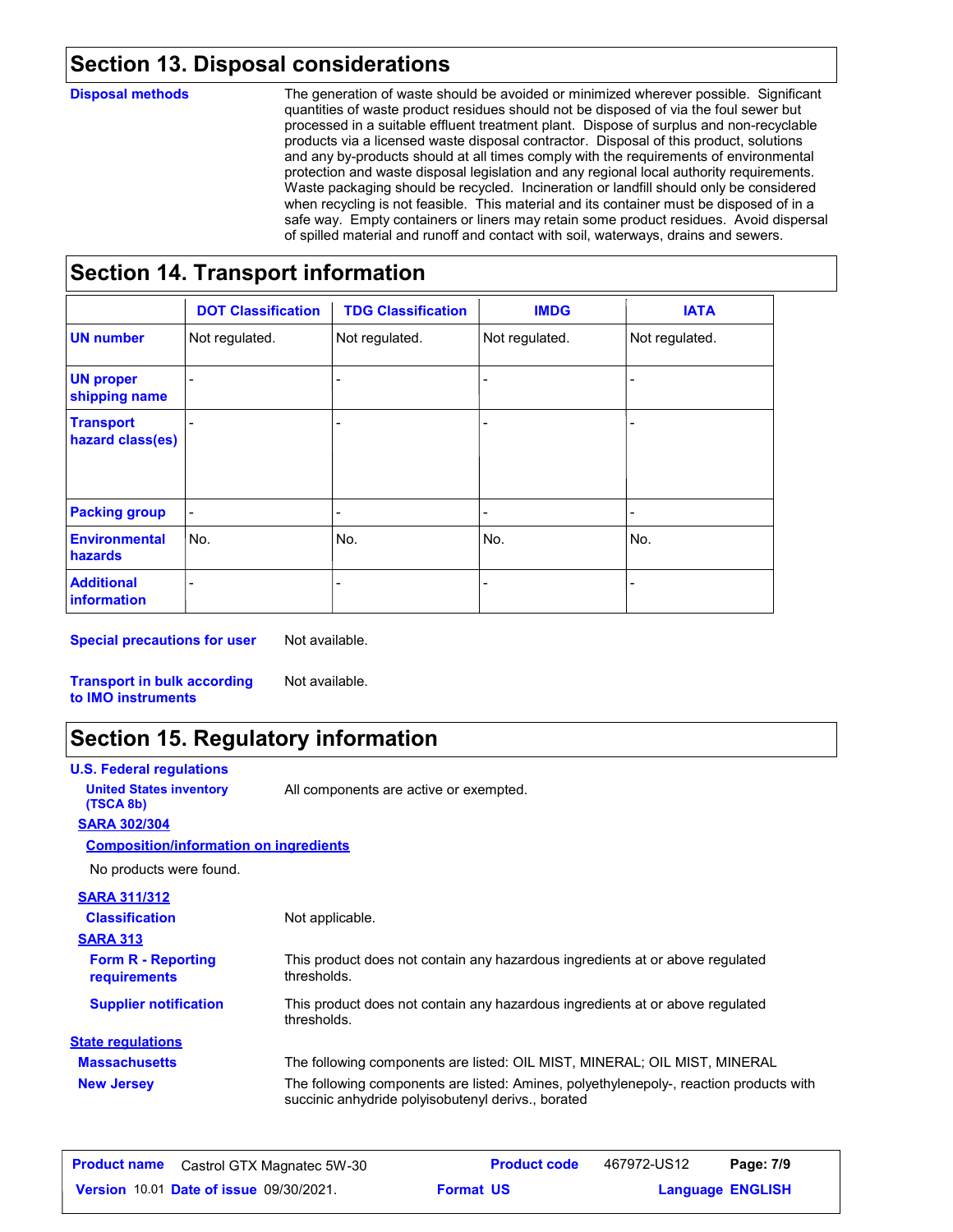#### **Section 15. Regulatory information**

**Pennsylvania** The following components are listed: Amines, polyethylenepoly-, reaction products with succinic anhydride polyisobutenyl derivs., borated

#### **California Prop. 65**

WARNING: This product can expose you to chemicals including Benzene, which is known to the State of California to cause cancer and birth defects or other reproductive harm. This product can expose you to chemicals including Naphthalene and Ethylbenzene, which are known to the State of California to cause cancer, and Toluene, which is known to the State of California to cause birth defects or other reproductive harm. For more information go to www. P65Warnings.ca.gov.

#### **Other regulations**

| <b>Australia inventory (AICS)</b>                               | All components are listed or exempted.      |
|-----------------------------------------------------------------|---------------------------------------------|
| <b>Canada inventory</b>                                         | All components are listed or exempted.      |
| <b>China inventory (IECSC)</b>                                  | All components are listed or exempted.      |
| <b>Japan inventory (ENCS)</b>                                   | All components are listed or exempted.      |
| <b>Korea inventory (KECI)</b>                                   | All components are listed or exempted.      |
| <b>Philippines inventory</b><br>(PICCS)                         | All components are listed or exempted.      |
| <b>Taiwan Chemical</b><br><b>Substances Inventory</b><br>(TCSI) | All components are listed or exempted.      |
| <b>REACH Status</b>                                             | For the REACH status of this product please |

**REACH Status** Four company contact, as identified in Section 1.

#### **Section 16. Other information**

#### **National Fire Protection Association (U.S.A.)**

0 **Instability/Reactivity** 1 **Flammability**  $1 \times 0$ **Health Special**

| <b>History</b>                    |                                                                                                                                                                                                                                                                                                                                                                                                                                                                                                                                                                                                                                                                                                                                                                                                                                                                                                                                                                                                                                                                                                                                                                                                                                                                                                |
|-----------------------------------|------------------------------------------------------------------------------------------------------------------------------------------------------------------------------------------------------------------------------------------------------------------------------------------------------------------------------------------------------------------------------------------------------------------------------------------------------------------------------------------------------------------------------------------------------------------------------------------------------------------------------------------------------------------------------------------------------------------------------------------------------------------------------------------------------------------------------------------------------------------------------------------------------------------------------------------------------------------------------------------------------------------------------------------------------------------------------------------------------------------------------------------------------------------------------------------------------------------------------------------------------------------------------------------------|
| Date of issue/Date of<br>revision | 09/30/2021.                                                                                                                                                                                                                                                                                                                                                                                                                                                                                                                                                                                                                                                                                                                                                                                                                                                                                                                                                                                                                                                                                                                                                                                                                                                                                    |
| Date of previous issue            | 07/28/2021.                                                                                                                                                                                                                                                                                                                                                                                                                                                                                                                                                                                                                                                                                                                                                                                                                                                                                                                                                                                                                                                                                                                                                                                                                                                                                    |
| <b>Prepared by</b>                | <b>Product Stewardship</b>                                                                                                                                                                                                                                                                                                                                                                                                                                                                                                                                                                                                                                                                                                                                                                                                                                                                                                                                                                                                                                                                                                                                                                                                                                                                     |
| <b>Key to abbreviations</b>       | ACGIH = American Conference of Industrial Hygienists<br>ATE = Acute Toxicity Estimate<br><b>BCF</b> = Bioconcentration Factor<br>CAS Number = Chemical Abstracts Service Registry Number<br>GHS = Globally Harmonized System of Classification and Labelling of Chemicals<br>IATA = International Air Transport Association<br>IBC = Intermediate Bulk Container<br><b>IMDG = International Maritime Dangerous Goods</b><br>LogPow = logarithm of the octanol/water partition coefficient<br>MARPOL = International Convention for the Prevention of Pollution From Ships, 1973 as<br>modified by the Protocol of 1978. ("Marpol" = marine pollution)<br>OEL = Occupational Exposure Limit<br>SDS = Safety Data Sheet<br>STEL = Short term exposure limit<br>TWA = Time weighted average<br>UN = United Nations<br>UN Number = United Nations Number, a four digit number assigned by the United<br>Nations Committee of Experts on the Transport of Dangerous Goods.<br>Varies = may contain one or more of the following 64741-88-4, 64741-89-5, 64741-95-3,<br>64741-96-4, 64742-01-4, 64742-44-5, 64742-45-6, 64742-52-5, 64742-53-6, 64742-54-7,<br>64742-55-8, 64742-56-9, 64742-57-0, 64742-58-1, 64742-62-7, 64742-63-8, 64742-65-0,<br>64742-70-7, 72623-85-9, 72623-86-0, 72623-87-1 |
|                                   | $\nabla$ Indicates information that has changed from previously issued version.                                                                                                                                                                                                                                                                                                                                                                                                                                                                                                                                                                                                                                                                                                                                                                                                                                                                                                                                                                                                                                                                                                                                                                                                                |

**Notice to reader**

| <b>Product name</b> Castrol GTX Magnatec 5W-30 |                  | <b>Product code</b> | 467972-US12 | Page: 8/9               |  |
|------------------------------------------------|------------------|---------------------|-------------|-------------------------|--|
| <b>Version 10.01 Date of issue 09/30/2021.</b> | <b>Format US</b> |                     |             | <b>Language ENGLISH</b> |  |